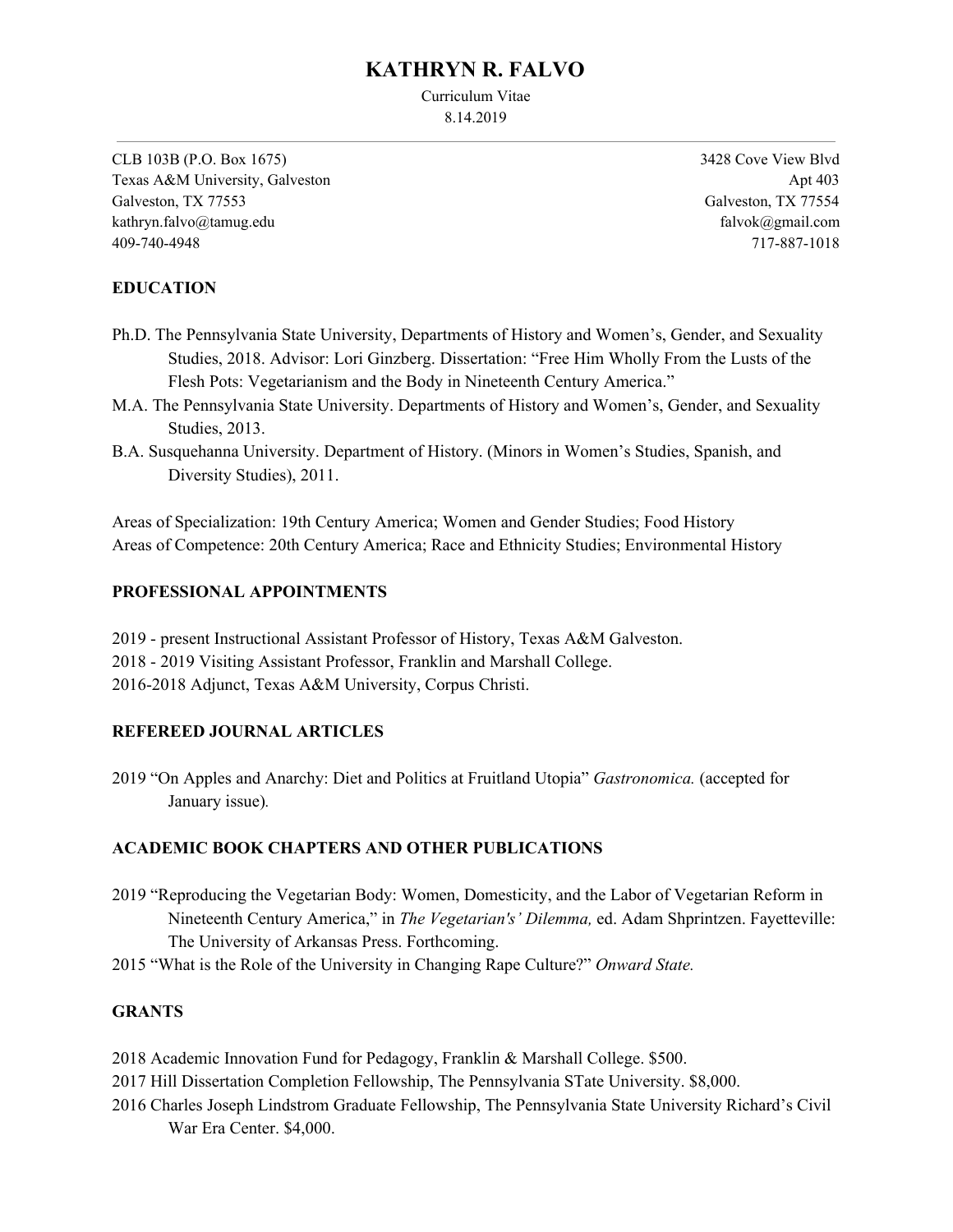- 2016 Lawrence and Gretchen McCabe Graduate Scholarship, The Richards Civil War Era Center, The Pennsylvania State University. \$4,000.
- 2015 William H. Helfand Fellowship for American Medicine, Science, and Society, The Library Company of Philadelphia. \$2,000.
- 2015 Carl M. Isham Graduate Award, The Richards Civil War Era Center, The Pennsylvania State University. \$1,500.
- 2014 McCourtney and Knight Pre-Dissertation Grant, The Pennsylvania State University. \$1,000.
- 2014 RGSO Dissertation Support Grant, The Pennsylvania State University. \$2,000.
- 2013 Seth and Mary Edith Hinshaw Fellowship, Guilford College. \$1,700.
- 2013 Gest Fellowship for Study in the Quaker Collection, Haverford College. \$2,000.
- 2012 Stitzer and Pencak Seed Grant, The Pennsylvania State University. \$1,000.

## **AWARDS AND HONORS**

- 2014 The Ann Richards Award for Best Graduate Paper, The Pennsylvania State University.
- 2012 E-tu Zen Sun Award for Outstanding Graduate Assistant Teaching, The Pennsylvania State University.
- 2012 Carl M. Isham Graduate Award

## **CONFERENCE PRESENTATIONS**

- 2019 "The Boundary of the Bottle: Infant Feeding in Early American Vegetarianism, 1817-1850," Society for Historians of the Early Republic (SHEAR). Cambridge.
- 2018 "On Apples and Anarchy: Diet and Politics at Fruitlands," American Historical Association. Washington D.C.
- 2017 "Discriminating diets: Sylvester Graham and the Race of a Vegetarian Body," Society for Historians of the Early American Republic (SHEAR). Panel Organizer. Philadelphia.
- 2017 "Careers in the Social Sciences." Breakthough. Susquehanna University.
- 2015 "Controlling Diet, Controlling Chaos: Vegetarianism as Prescriptive Social Order in Nineteenth Century America." Agriculture, Food, and Human Values Society. Chatham.
- 2015 "Mapping the Community: ArchGIS and the History of Religious Experience." American Historical Association. New York.
- 2014 "Advancing Research, Learning, and Digital Collection Building in the College with Collaboration and Partnership." With Sabra Statham and Eric Novotny. Bucknell University.
- 2014 "7,459 Miles in the Name of the Lord: Travelling Ministers and the Possibilities of Digital Scholarship for Quaker Historians." The Quaker Society for Historians and Archivists. Westtown.
- 2014 "Friends and Mothers: Gender and the Work of Community Cohesion in the Quaker Church, 1780-1820." Gender and Religion in the Atlantic World. Newcastle University.
- 2013 "World-Traveling' and the Possibilities of Global Integration." Penn State Women's Studies Graduate Organization Conference. Pennsylvania State University.

## **Invited Talks**

2019 "Vegetarianism and Medical Purity in Nineteenth Century America," Susquehanna University, Selinsgrove.

## **TEACHING EXPERIENCE**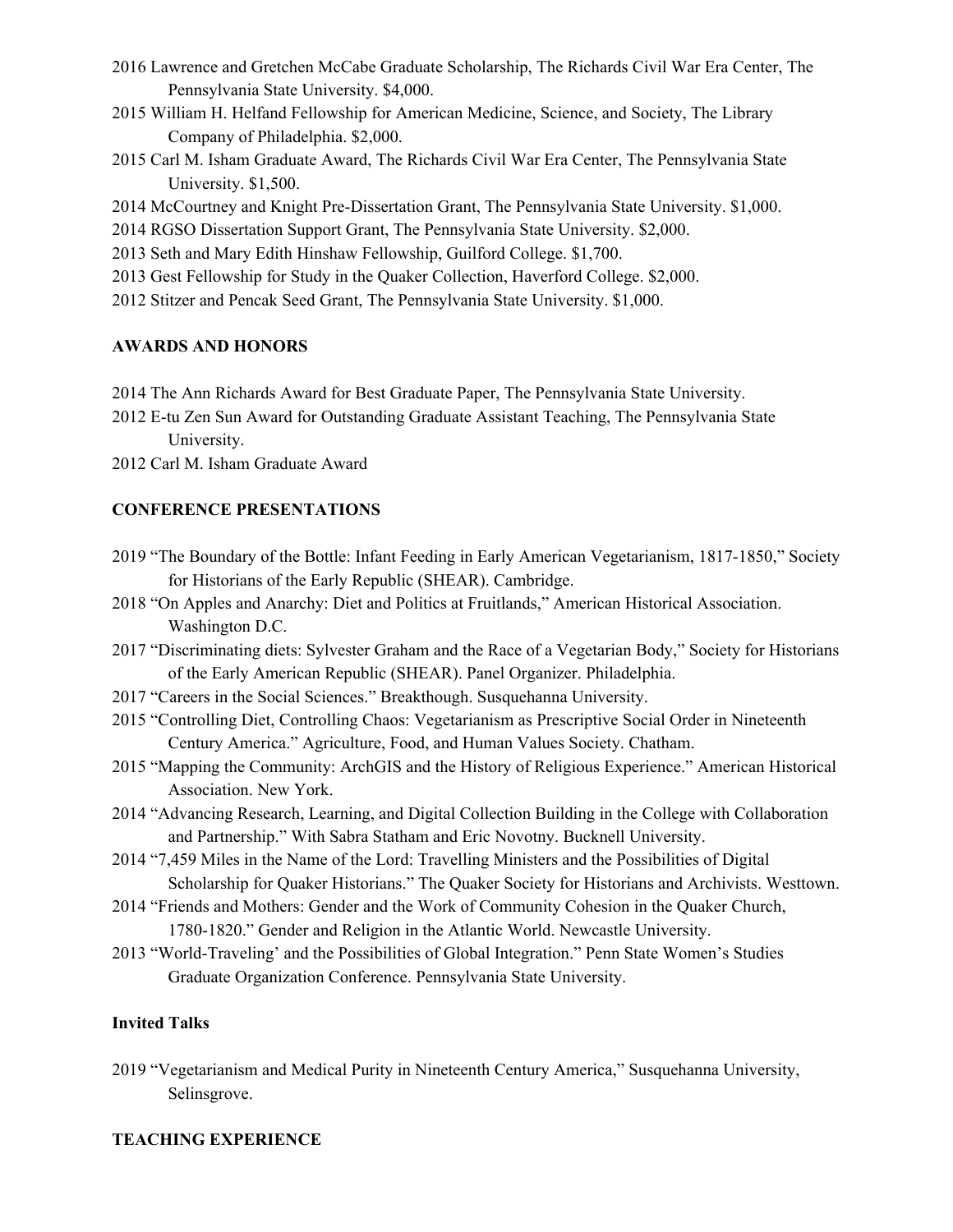#### **Texas A&M Galveston**

United States History to 1877 (Fall 2019)

#### **Franklin and Marshall College**

United States History to 1877 (Fall 2018, Spring 2019) United States and the Modern World (Fall 2018, Spring 2019) Gastronomic History of the United States (Spring 2019)

## **Texas A&M, Corpus Christi**

United States History Since 1877 (Spring 2017, Spring 2018)

#### **The Pennsylvania State University (World Campus Online)**

United States History to 1877 (Summer 2017) Introduction to Women's Studies (Spring 2017) Women in Popular Literature (Summer 2016)

#### **The Pennsylvania State University (University Park)**

History of the Civil War Era (2015)

#### **The Pennsylvania State University (University Park, Teaching Assistant Experience)**

United States History to 1877 (Spring 2013, Spring 2012) Word Civilizations to 1500 (Fall 2012) United States History from 1877 to the Present (Fall 2011)

## **SERVICE**

2018-2019 V-Warriors Feminist Club, Advisor. Franklin and Marshall College.

- 2015 The Women's Studies Graduate Organization, Vice President/Treasurer. The Pennsylvania State University.
- 2013-2015 Ashtanga Yoga for Graduate Students, President/Instructor. The Pennsylvania State University.
- 2013-2014 History Graduate Student Association, Vice President. The Pennsylvania State University.

## **RELATED PROFESSIONAL EXPERIENCE**

2017-2019 AP US History Scorer. ETS Testing Services. Tampa.

- 2014-2015 Graduate Assistant in Digital Humanities. The Civil War Era Center, Pennsylvania State University.
- 2013-2016 Volunteer Counselor-Advocate for Victims of Domestic Violence and SExual Assault. Center County Women's Resource Center.
- 2013-2014 Research Assistant to Amy Greenberg, Pennsylvania State University.
- 2009-2010 Smithsonian Institution Intern, Washington D.C.

#### **LANGUAGES**

English (native)